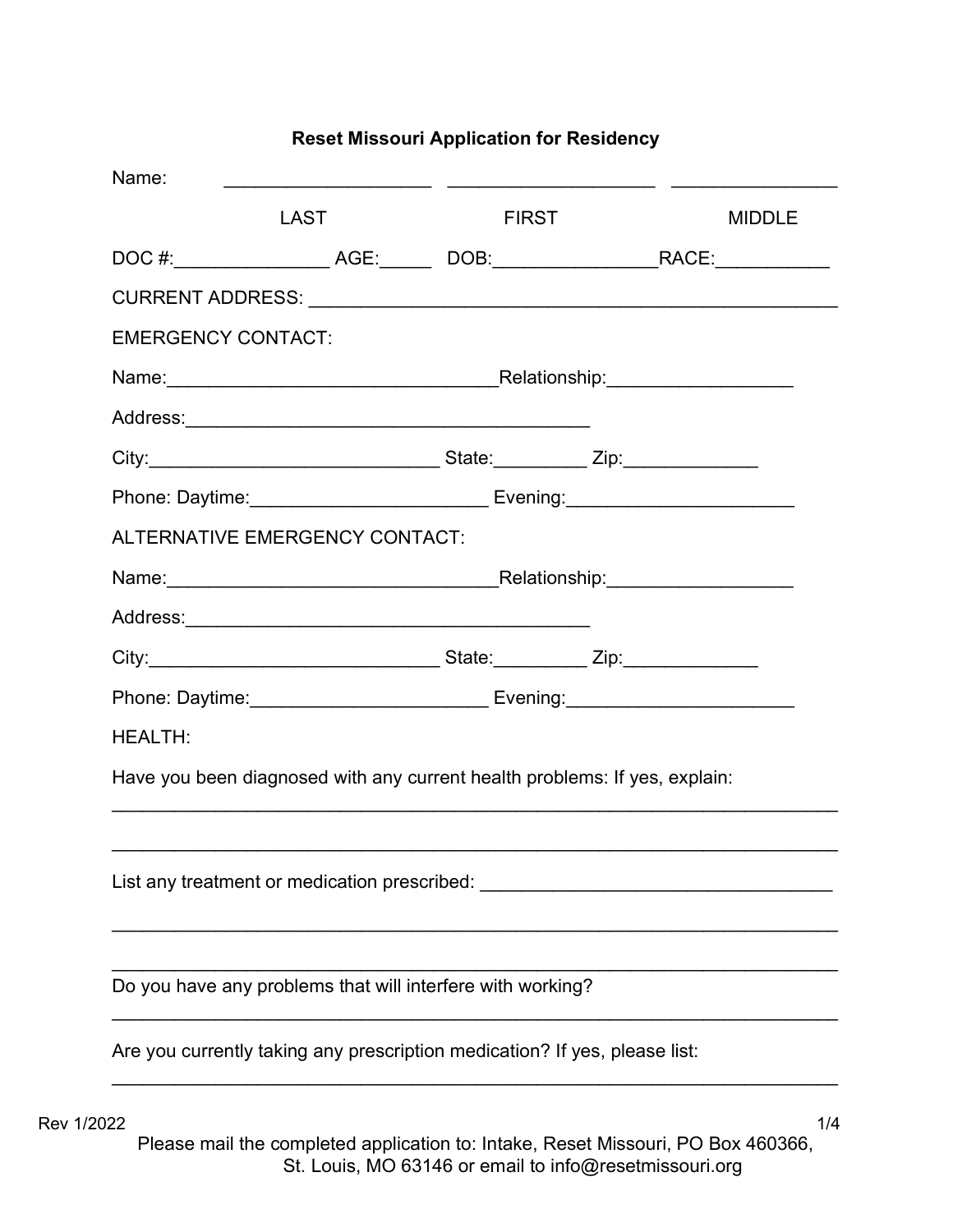Have you ever been prescribed medication for a mental health diagnosis or diagnoses? If yes, please list medications and the diagnosis/diagnoses:

 $\mathcal{L}_\mathcal{L} = \mathcal{L}_\mathcal{L} = \mathcal{L}_\mathcal{L} = \mathcal{L}_\mathcal{L} = \mathcal{L}_\mathcal{L} = \mathcal{L}_\mathcal{L} = \mathcal{L}_\mathcal{L} = \mathcal{L}_\mathcal{L} = \mathcal{L}_\mathcal{L} = \mathcal{L}_\mathcal{L} = \mathcal{L}_\mathcal{L} = \mathcal{L}_\mathcal{L} = \mathcal{L}_\mathcal{L} = \mathcal{L}_\mathcal{L} = \mathcal{L}_\mathcal{L} = \mathcal{L}_\mathcal{L} = \mathcal{L}_\mathcal{L}$ 

\_\_\_\_\_\_\_\_\_\_\_\_\_\_\_\_\_\_\_\_\_\_\_\_\_\_\_\_\_\_\_\_\_\_\_\_\_\_\_\_\_\_\_\_\_\_\_\_\_\_\_\_\_\_\_\_\_\_\_\_\_\_\_\_\_\_\_\_\_\_

\_\_\_\_\_\_\_\_\_\_\_\_\_\_\_\_\_\_\_\_\_\_\_\_\_\_\_\_\_\_\_\_\_\_\_\_\_\_\_\_\_\_\_\_\_\_\_\_\_\_\_\_\_\_\_\_\_\_\_\_\_\_\_\_\_\_\_\_\_\_

 $\mathcal{L}_\mathcal{L} = \mathcal{L}_\mathcal{L} = \mathcal{L}_\mathcal{L} = \mathcal{L}_\mathcal{L} = \mathcal{L}_\mathcal{L} = \mathcal{L}_\mathcal{L} = \mathcal{L}_\mathcal{L} = \mathcal{L}_\mathcal{L} = \mathcal{L}_\mathcal{L} = \mathcal{L}_\mathcal{L} = \mathcal{L}_\mathcal{L} = \mathcal{L}_\mathcal{L} = \mathcal{L}_\mathcal{L} = \mathcal{L}_\mathcal{L} = \mathcal{L}_\mathcal{L} = \mathcal{L}_\mathcal{L} = \mathcal{L}_\mathcal{L}$ 

\_\_\_\_\_\_\_\_\_\_\_\_\_\_\_\_\_\_\_\_\_\_\_\_\_\_\_\_\_\_\_\_\_\_\_\_\_\_\_\_\_\_\_\_\_\_\_\_\_\_\_\_\_\_\_\_\_\_\_\_\_\_\_\_\_\_\_\_\_\_ How do your mental health concerns affect your daily living? \_\_\_\_\_\_\_\_\_\_\_\_\_\_\_\_\_\_\_\_\_\_\_\_\_\_\_\_\_\_\_\_\_\_\_\_\_\_\_\_\_\_\_\_\_\_\_\_\_\_\_\_\_\_\_\_\_\_\_\_\_\_\_\_\_\_\_\_\_\_  $\mathcal{L}_\mathcal{L} = \mathcal{L}_\mathcal{L} = \mathcal{L}_\mathcal{L} = \mathcal{L}_\mathcal{L} = \mathcal{L}_\mathcal{L} = \mathcal{L}_\mathcal{L} = \mathcal{L}_\mathcal{L} = \mathcal{L}_\mathcal{L} = \mathcal{L}_\mathcal{L} = \mathcal{L}_\mathcal{L} = \mathcal{L}_\mathcal{L} = \mathcal{L}_\mathcal{L} = \mathcal{L}_\mathcal{L} = \mathcal{L}_\mathcal{L} = \mathcal{L}_\mathcal{L} = \mathcal{L}_\mathcal{L} = \mathcal{L}_\mathcal{L}$ ALCOHOL AND DRUG HISTORY: Do you now or have you ever abused drugs or alcohol?  $\Box$  YES  $\Box$  NO If yes, please list your "drug of choice" including alcohol:  $\mathcal{L}_\text{max}$  , and the contribution of the contribution of the contribution of the contribution of the contribution of the contribution of the contribution of the contribution of the contribution of the contribution of t  $\overline{\phantom{a}}$  , and the contribution of the contribution of  $\overline{\phantom{a}}$  , and  $\overline{\phantom{a}}$  , and  $\overline{\phantom{a}}$  , and  $\overline{\phantom{a}}$  , and  $\overline{\phantom{a}}$  $\mathcal{L}_\text{max}$  , and the contribution of the contribution of the contribution of the contribution of the contribution of the contribution of the contribution of the contribution of the contribution of the contribution of t Did you attend and/or complete treatment: YES/NO Completed? YES/NO How do you plan to stay drug free/sober? **Example 20** and the vertex of the vertex of the vertex of the vertex of the vertex of the vertex of the vertex of the vertex of the vertex of the vertex of the vertex of the vertex \_\_\_\_\_\_\_\_\_\_\_\_\_\_\_\_\_\_\_\_\_\_\_\_\_\_\_\_\_\_\_\_\_\_\_\_\_\_\_\_\_\_\_\_\_\_\_\_\_\_\_\_\_\_\_\_\_\_\_\_\_\_\_\_\_\_\_\_\_\_  $\mathcal{L}_\mathcal{L} = \mathcal{L}_\mathcal{L} = \mathcal{L}_\mathcal{L} = \mathcal{L}_\mathcal{L} = \mathcal{L}_\mathcal{L} = \mathcal{L}_\mathcal{L} = \mathcal{L}_\mathcal{L} = \mathcal{L}_\mathcal{L} = \mathcal{L}_\mathcal{L} = \mathcal{L}_\mathcal{L} = \mathcal{L}_\mathcal{L} = \mathcal{L}_\mathcal{L} = \mathcal{L}_\mathcal{L} = \mathcal{L}_\mathcal{L} = \mathcal{L}_\mathcal{L} = \mathcal{L}_\mathcal{L} = \mathcal{L}_\mathcal{L}$ EDUCATION: Highest Grade Completed: GED? Did you attend college?  $\Box$  Yes  $\Box$  No Do you have a degree?  $\Box$  Yes  $\Box$  No Name of degree: \_\_\_\_\_\_\_\_\_\_\_\_\_\_\_\_\_\_\_\_\_\_\_\_\_\_\_\_\_\_\_\_\_\_\_\_\_\_\_\_\_\_\_\_\_\_\_\_\_\_\_\_\_\_\_\_ What school did you attend?: **What school** did you attend?

Rev 1/2022 2/4

Please mail the completed application to: Intake, Reset Missouri, PO Box 460366, St. Louis, MO 63146 or email to info@resetmissouri.org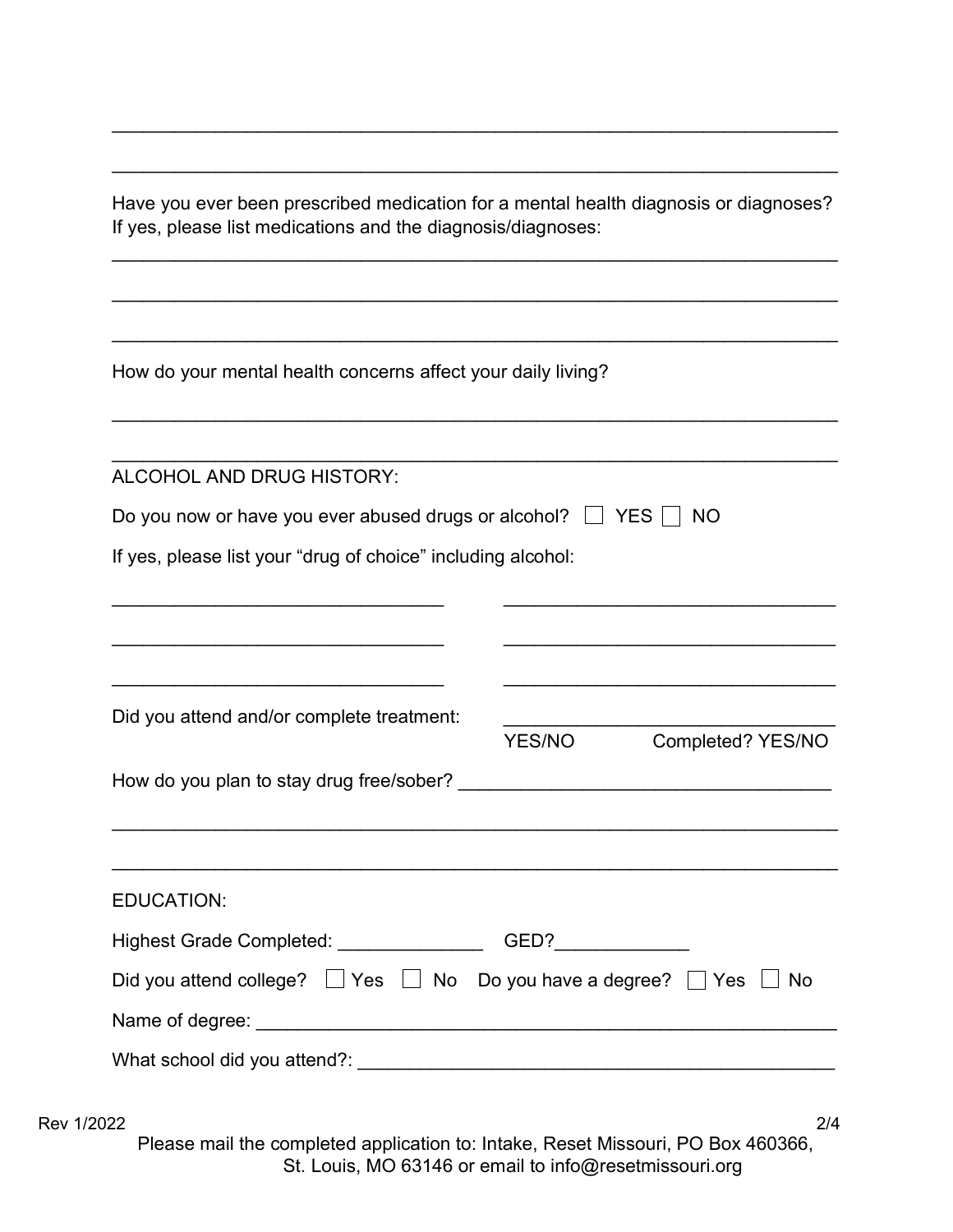Do you have a trade? If yes, what is the trade:

| Do you have a certificate in a trade? $\Box$ Yes $\Box$    | No                                                                                                                                                                                                                                                                                                                                                                                                  |
|------------------------------------------------------------|-----------------------------------------------------------------------------------------------------------------------------------------------------------------------------------------------------------------------------------------------------------------------------------------------------------------------------------------------------------------------------------------------------|
| <b>MILITARY SERVICE:</b>                                   |                                                                                                                                                                                                                                                                                                                                                                                                     |
| Have you served in the military? $\Box$ Yes $\Box$ No      |                                                                                                                                                                                                                                                                                                                                                                                                     |
| Combat Experience: $\Box$ Yes $\Box$ No                    |                                                                                                                                                                                                                                                                                                                                                                                                     |
|                                                            |                                                                                                                                                                                                                                                                                                                                                                                                     |
|                                                            |                                                                                                                                                                                                                                                                                                                                                                                                     |
| <b>EMPLOYMENT HISTORY:</b>                                 |                                                                                                                                                                                                                                                                                                                                                                                                     |
| Were you employed at the time of your arrest? $\Box$ Yes   | <b>No</b>                                                                                                                                                                                                                                                                                                                                                                                           |
|                                                            |                                                                                                                                                                                                                                                                                                                                                                                                     |
|                                                            |                                                                                                                                                                                                                                                                                                                                                                                                     |
| Do you have a disability of any kind? $\Box$ Yes $\Box$ No |                                                                                                                                                                                                                                                                                                                                                                                                     |
|                                                            |                                                                                                                                                                                                                                                                                                                                                                                                     |
|                                                            | What is your employment plan or desire upon release: ___________________________                                                                                                                                                                                                                                                                                                                    |
| <b>CRIMINAL RECORD:</b>                                    |                                                                                                                                                                                                                                                                                                                                                                                                     |
|                                                            |                                                                                                                                                                                                                                                                                                                                                                                                     |
|                                                            |                                                                                                                                                                                                                                                                                                                                                                                                     |
|                                                            | Current Sentence: $\frac{1}{\sqrt{1-\frac{1}{2}}\sqrt{1-\frac{1}{2}}\sqrt{1-\frac{1}{2}}\sqrt{1-\frac{1}{2}}\sqrt{1-\frac{1}{2}}\sqrt{1-\frac{1}{2}}\sqrt{1-\frac{1}{2}}\sqrt{1-\frac{1}{2}}\sqrt{1-\frac{1}{2}}\sqrt{1-\frac{1}{2}}\sqrt{1-\frac{1}{2}}\sqrt{1-\frac{1}{2}}\sqrt{1-\frac{1}{2}}\sqrt{1-\frac{1}{2}}\sqrt{1-\frac{1}{2}}\sqrt{1-\frac{1}{2}}\sqrt{1-\frac{1}{2}}\sqrt{1-\frac{1}{2$ |
| When were you incarcerated on these charges?               |                                                                                                                                                                                                                                                                                                                                                                                                     |
|                                                            |                                                                                                                                                                                                                                                                                                                                                                                                     |
|                                                            | Expiration Date: ____________________________ Institution: _____________________                                                                                                                                                                                                                                                                                                                    |

\_\_\_\_\_\_\_\_\_\_\_\_\_\_\_\_\_\_\_\_\_\_\_\_\_\_\_\_\_\_\_\_\_\_\_\_\_\_\_\_\_\_\_\_\_\_\_\_\_\_\_\_\_\_\_\_\_\_\_\_\_\_\_\_\_\_\_\_\_\_

Please mail the completed application to: Intake, Reset Missouri, PO Box 460366, St. Louis, MO 63146 or email to info@resetmissouri.org